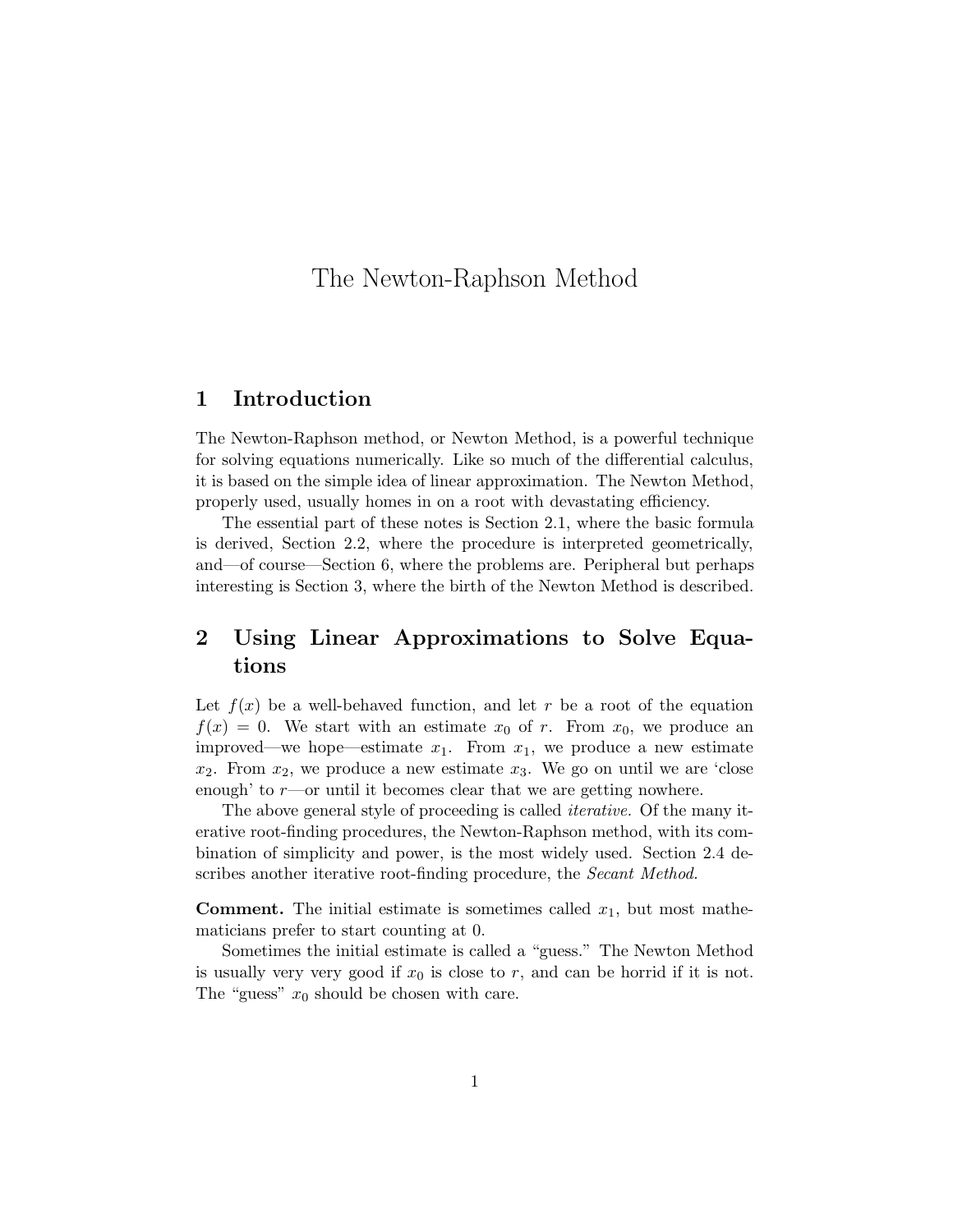#### **2.1 The Newton-Raphson Iteration**

Let  $x_0$  be a good estimate of r and let  $r = x_0 + h$ . Since the true root is r, and  $h = r - x_0$ , the number h measures how far the estimate  $x_0$  is from the truth.

Since  $h$  is 'small,' we can use the linear (tangent line) approximation to conclude that

$$
0 = f(r) = f(x_0 + h) \approx f(x_0) + h f'(x_0),
$$

and therefore, unless  $f'(x_0)$  is close to 0,

$$
h \approx -\frac{f(x_0)}{f'(x_0)}.
$$

It follows that

$$
r = x_0 + h \approx x_0 - \frac{f(x_0)}{f'(x_0)}
$$
.

Our new improved (?) estimate  $x_1$  of r is therefore given by

$$
x_1 = x_0 - \frac{f(x_0)}{f'(x_0)}.
$$

The next estimate  $x_2$  is obtained from  $x_1$  in exactly the same way as  $x_1$  was obtained from  $x_0$ :

$$
x_2 = x_1 - \frac{f(x_1)}{f'(x_1)}.
$$

Continue in this way. If  $x_n$  is the current estimate, then the next estimate  $x_{n+1}$  is given by

$$
x_{n+1} = x_n - \frac{f(x_n)}{f'(x_n)}
$$
 (1)

### **2.2 A Geometric Interpretation of the Newton-Raphson Iteration**

In the picture below, the curve  $y = f(x)$  meets the x-axis at r. Let a be the current estimate of r. The tangent line to  $y = f(x)$  at the point  $(a, f(a))$ has equation

$$
y = f(a) + (x - a)f'(a).
$$

Let  $b$  be the x-intercept of the tangent line. Then

$$
b = a - \frac{f(a)}{f'(a)}.
$$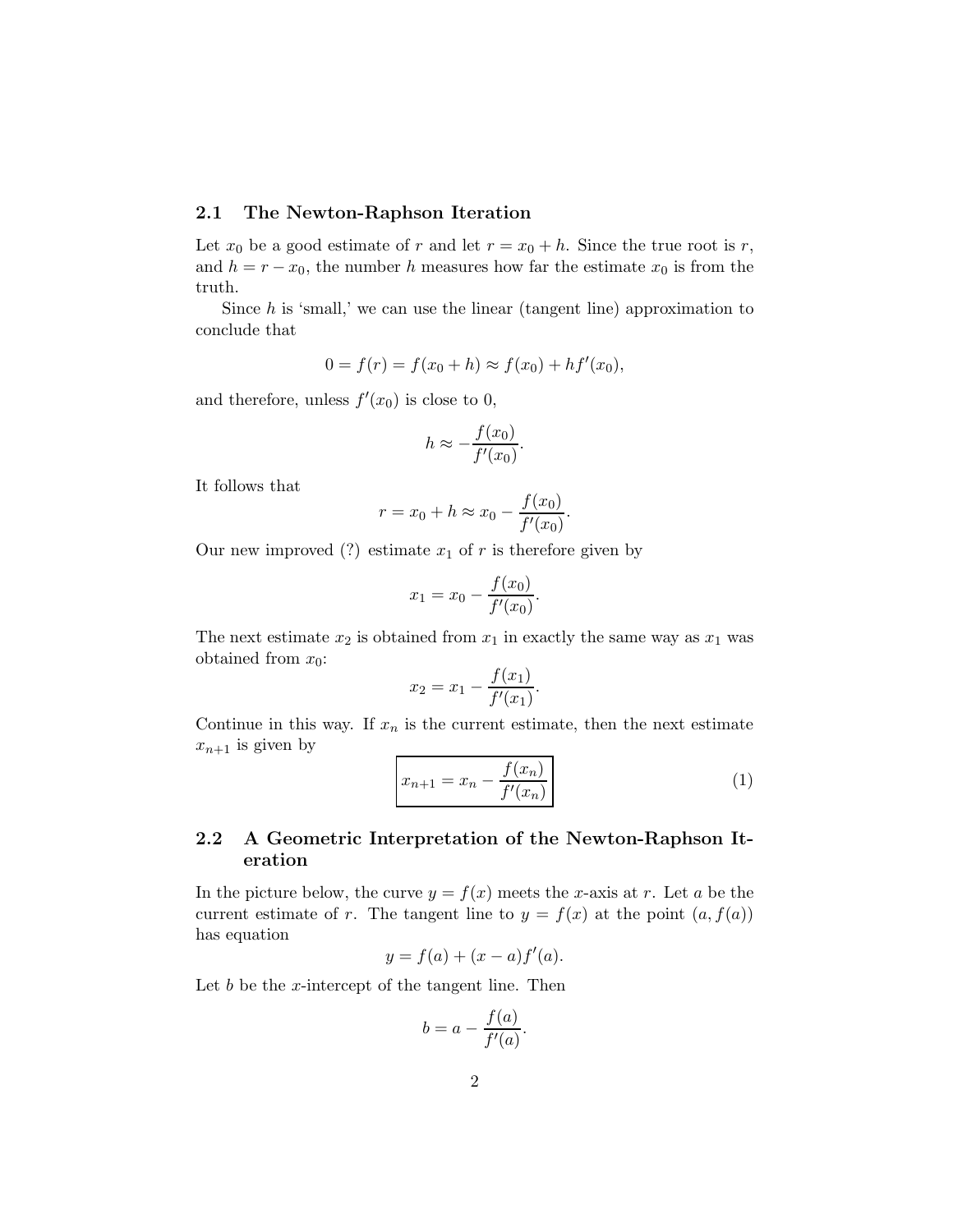

Compare with Equation 1: b is just the 'next' Newton-Raphson estimate of r. The new estimate b is obtained by drawing the tangent line at  $x = a$ , and then sliding to the x-axis along this tangent line. Now draw the tangent line at  $(b, f(b))$  and ride the new tangent line to the x-axis to get a new estimate c. Repeat.

We can use the geometric interpretation to design functions and starting points for which the Newton Method runs into trouble. For example, by putting a little bump on the curve at  $x = a$  we can make b fly far away from r. When a Newton Method calculation is going badly, a picture can help us diagnose the problem and fix it.

It would be wrong to think of the Newton Method simply in terms of tangent lines. The Newton Method is used to find complex roots of polynomials, and roots of systems of equations in several variables, where the geometry is far less clear, but linear approximation still makes sense.

#### **2.3 The Convergence of the Newton Method**

The argument that led to Equation 1 used the informal and imprecise symbol ≈. We probe this argument for weaknesses.

No numerical procedure works for all equations. For example, let  $f(x) =$  $x^2 + 17$  if  $x \neq 1$ , and let  $f(1) = 0$ . The behaviour of  $f(x)$  near 1 gives no clue to the fact that  $f(1) = 0$ . Thus no method of successive approximation can arrive at the solution of  $f(x) = 0$ . To make progress in the analysis, we need to assume that  $f(x)$  is in some sense smooth. We will suppose that  $f''(x)$  (exists and) is continuous near r.

The tangent line approximation is—an approximation. Let's try to get a handle on the error. Imagine a particle travelling in a straight line, and let  $f(x)$  be its position at time x. Then  $f'(x)$  is the velocity at time x. If the acceleration of the particle were always 0, then the change in position from time  $x_0$  to time  $x_0 + h$  would be  $hf'(x_0)$ . So the position at time  $x_0 + h$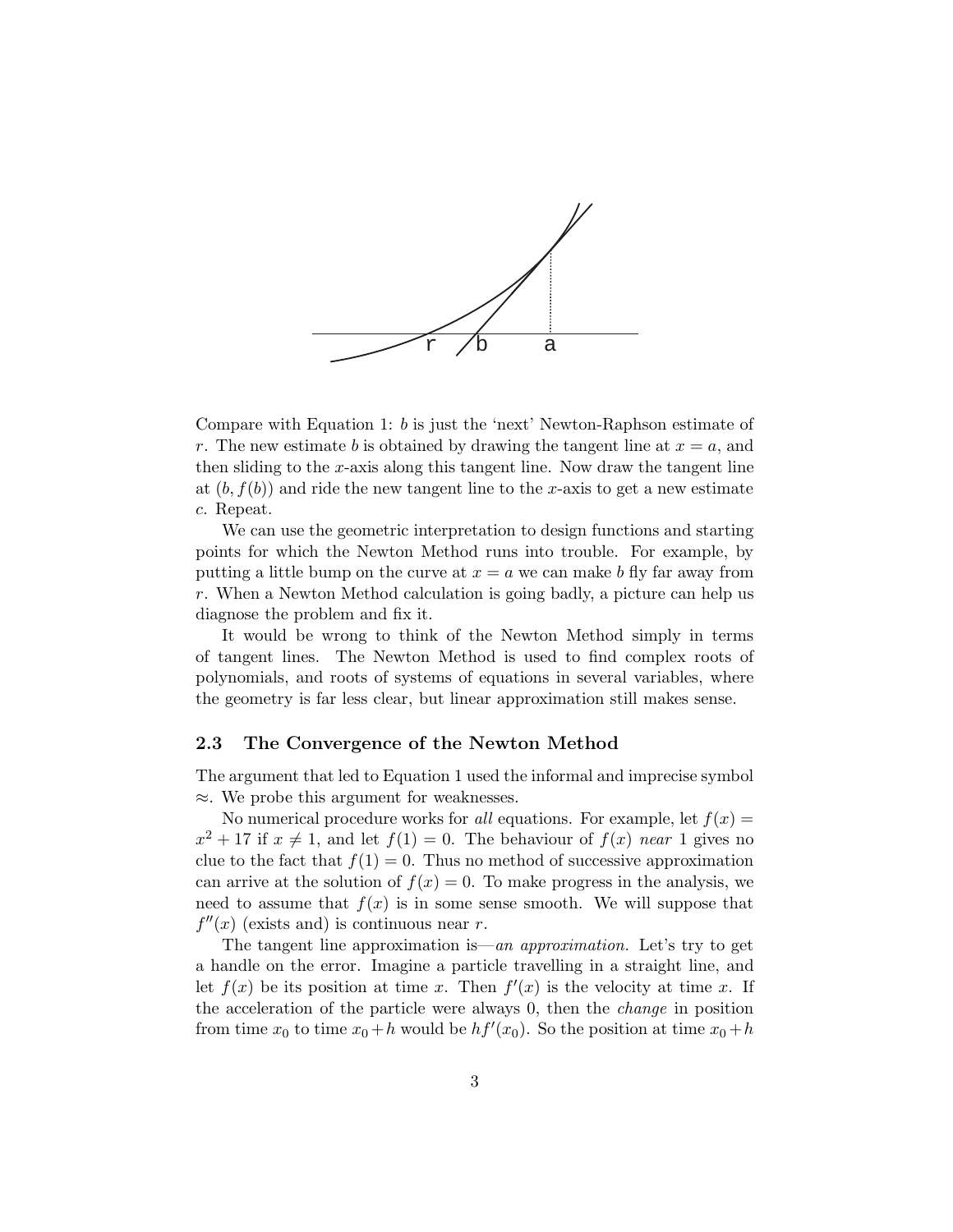would be  $f(x_0) + hf'(x_0)$ —note that this is the tangent line approximation, which we can also think of as the zero-acceleration approximation.

If the velocity varies in the time from  $x_0$  to  $x_0 + h$ , that is, if the acceleration is not 0, then in general the tangent line approximation will not correctly predict the displacement at time  $x_0 + h$ . And the bigger the acceleration, the bigger the error. It can be shown that if  $f$  is twice differentiable then the error in the tangent line approximation is  $(1/2)h^2f''(c)$  for some c between  $x_0$  and  $x_0 + h$ . In particular, if  $|f''(x)|$  is large between  $x_0$  and  $x_0 + h$ , then the error in the tangent line approximation is large. Thus we can expect large second derivatives to be bad for the Newton Method. This is what goes wrong in Problem 7(b).

In the argument for Equation 1, from  $0 \approx f(x_0) + hf'(x_0)$  we concluded that  $h \approx -f(x_0)/f'(x_0)$ . This can be quite wrong if  $f'(x_0)$  is close to 0: note that 3.01 is close to 3, but  $3.01/10^{-8}$  is not at all close to  $3/10^{-8}$ . Thus we can expect *first derivatives close to* 0 to be bad for the Newton Method. This is what goes wrong in Problems 7(a) and 8.

These informal considerations can be turned into positive theorems about the behaviour of the error in the Newton Method. For example, if  $|f''(x)/f'(x)|$ is not too large near r, and we start with an  $x_0$  close enough to r, the Newton Method converges very fast to  $r$ . (Naturally, the theorem gives "not too large," "close enough," and "very fast" precise meanings.)

The study of the behaviour of the Newton Method is part of a large and important area of mathematics called Numerical Analysis.

#### **2.4 The Secant Method**

The Secant Method is the most popular of the many variants of the Newton Method. We start with two estimates of the root,  $x_0$  and  $x_1$ . The iterative formula, for  $n \geq 1$  is

$$
x_{n+1} = x_n - \frac{f(x_n)}{Q(x_{n-1}, x_n)},
$$
 where  $Q(x_{n-1}, x_n) = \frac{f(x_{n-1}) - f(x_n)}{x_{n-1} - x_n}.$ 

Note that if  $x_n$  is close to  $x_{n-1}$ , then  $Q(x_{n-1}, x_n)$  is close to  $f'(x_n)$ , and the two methods do not differ by much. We can also compare the methods geometrically. Instead of sliding along the tangent line, the Secant Method slides along a nearby secant line.

The Secant Method has some advantages over the Newton Method. It is more stable, less subject to the wild gyrations that can afflict the Newton Method. (The differences are not great, since the geometry is nearly the same.) To use the Secant Method, we do not need the derivative, which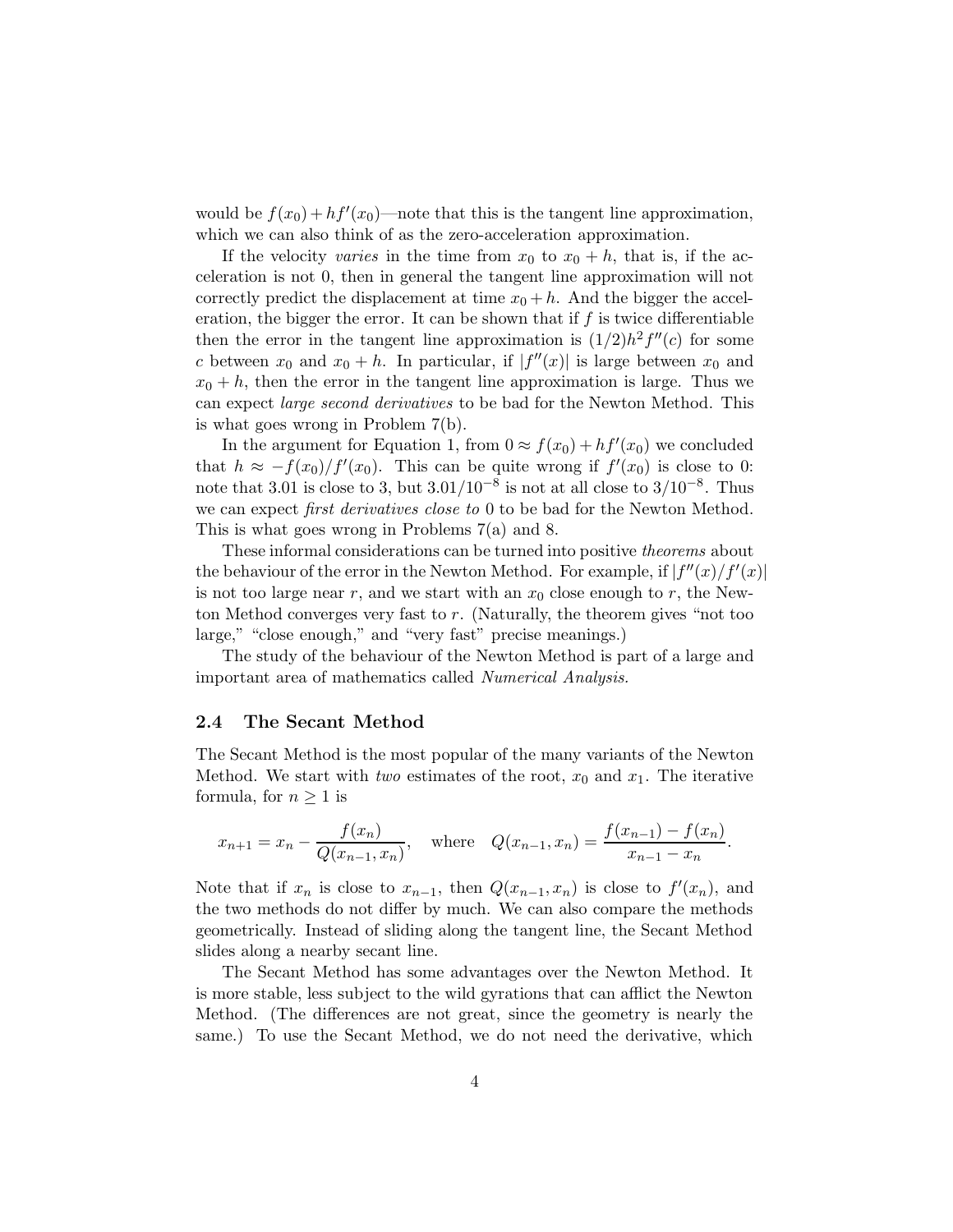can be expensive to calculate. The Secant Method, when it is working well, which is most of the time, is fast. Usually we need about 45 percent more iterations than with the Newton Method to get the same accuracy, but each iteration is cheaper. Your mileage may vary.

### **3 Newton's Newton Method**

Nature and Nature's laws lay hid in night: God said, Let Newton be! And all was light. Alexander Pope, 1727

It didn't quite happen that way with the Newton Method. Newton had no great interest in the numerical solution of equations—his only numerical example is a cubic. And there was a long history of efficient numerical solution of cubics, going back at least to Leonardo of Pisa ("Fibonacci," early thirteenth century).

At first sight, the method Newton uses doesn't look like the Newton Method we know. The derivative is not even mentioned, even though the same manuscript develops the Newtonian version of the derivative!

Newton's version of the Method is mainly a pedagogical device to explain something quite different. Newton really wanted to show how to solve the following 'algebraic' problem: given an equation  $F(x, y) = 0$ , express y as a series in powers of  $x$ .

But before discussing his novel *symbolic* calculations, Newton tried to motivate the idea by doing an analogous calculation with *numbers*, using the equation

$$
y^3 - 2y - 5 = 0.
$$

We describe, quoting (in translation) from Newton's De Methodis Serierum et Fluxionum, how he deals with the equation. Like any calculation, Newton's should be followed with pencil in hand.

"Let the equation  $y^3-2y-5=0$  be proposed for solution and let the number 2 be found, one way or another, which differs from the required root by less than its tenth part. I then set  $2+p = y$ and in place of y in the equation I substitute  $2 + p$ . From this there arises the new equation

$$
p^3 + 6p^2 + 10p - 1 = 0.
$$

whose root  $p$  is to be sought for addition to the quotient. Specifically, (when  $p^3+6p^2$  is neglected because of its smallness) we have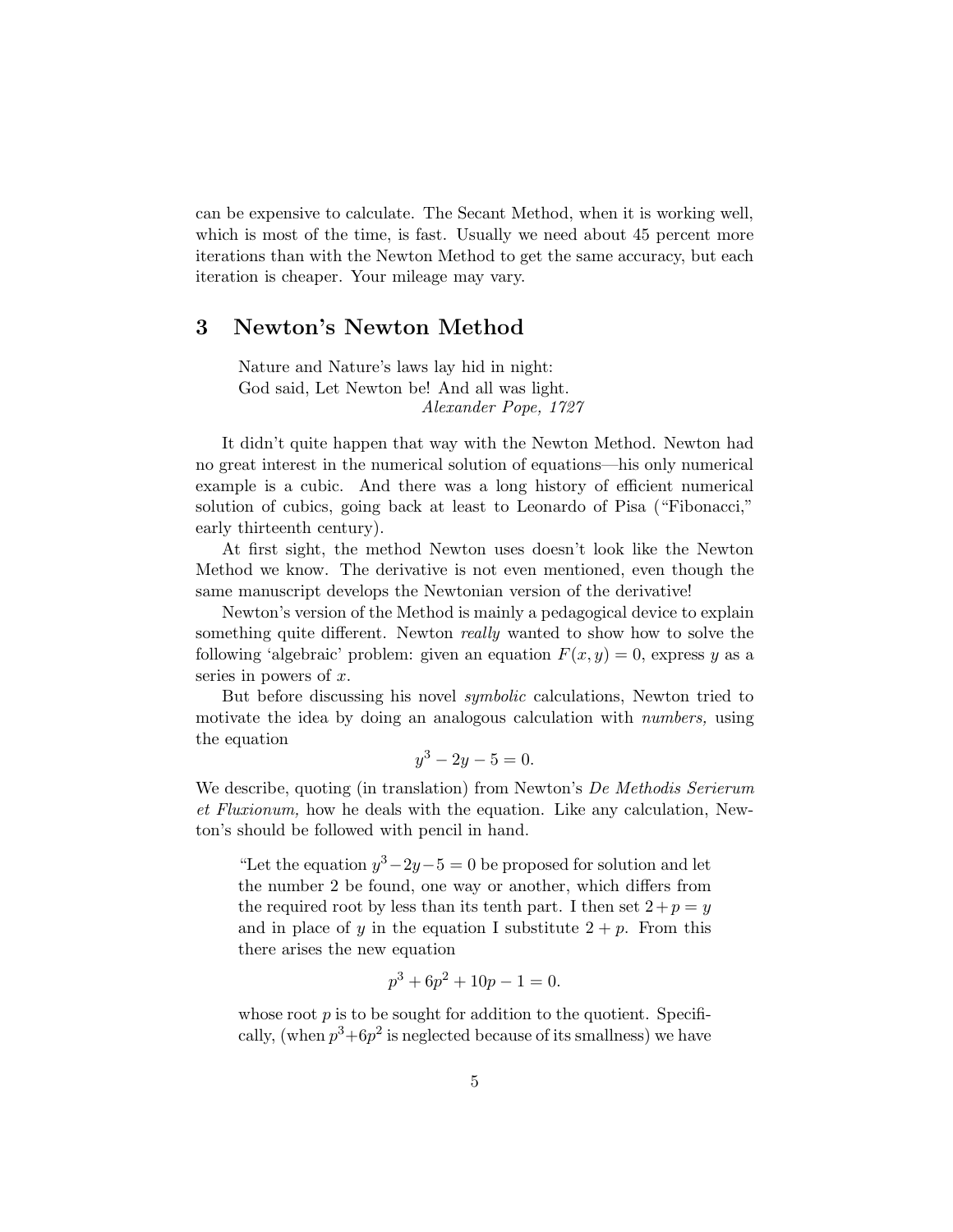$10p - 1 = 0$ , or  $p = 0.1$  narrowly approximates the truth. Accordingly, I write 0.1 in the quotient and, supposing  $0.1 + q = p$ , I substitute this fictitious value for it as before. There results

$$
q^3 + 6.3q^2 + 11.23q + 0.061 = 0.
$$

And since  $11.23q + 0.061 = 0$  closely approaches the truth, in other words very nearly  $q = -0.0054 \ldots$ ."

Newton puts  $-0.0054 + r$  for q in  $q^3 + 6.3q^2 + 11.23q + 0.061 = 0$ , Neglecting the terms in  $r^3$  and  $r^2$ , he concludes that  $r \approx -0.00004852$ . His final estimate for the root is  $2 + p + q + r$ , that is, 2.09455148.

As we go through Newton's calculation, it is only with hindsight that we see in it the germs of the method we now call Newton's. When Newton discards terms in powers of p, q, and r higher than the first, he is in effect doing linear approximation. Note that  $2 + p$ ,  $2 + p + q$ , and  $2 + p + q + r$ are, more or less, the numbers  $y_1, y_2$ , and  $y_3$  of Problem 3.

Newton substitutes  $0.1 + q$  for p in  $p^3 + 6p^2 + 10p - 1 = 0$ . Surely he knows that it is more sensible to substitute  $2.1 + q$  for y in the original equation  $y^2 - 2y - 5 = 0$ . But his numerically awkward procedure, with an ever changing equation, is the right one for the series expansion problems he is really interested in. And Newton goes on to use his method to do something really new: he finds infinite series for, among others, the sine and cosine functions.

**Comment.** When Newton asks that we make sure that the initial estimate "differs from the required root by less than its tenth part," he is trying (with no justification, and he is wrong) to quantify the idea that we should start close to the root. His use of the word "quotient" may be confusing. He doesn't really mean quotient, he is just making an analogy with the usual 'long division' process.

Newton says that  $q = -0.0054$ . But  $-0.61/11.23$  is about  $-0.00543188$ . Here Newton truncates deliberately. He is aiming for 8 place accuracy, but knows that he can work to less accuracy at this stage. Newton used a number of tricks to simplify the arithmetic—an important concern in the Before Calculators Era.

**Historical Note.** Newton's work was done in 1669 but published much later. Numerical methods related to the Newton Method were used by al-Kāshī, Viète, Briggs, and Oughtred, all many years before Newton.

Raphson, some 20 years after Newton, got close to Equation 1, but only for polynomials  $P(y)$  of degree 3, 4, 5, ..., 10. Given an estimate g for a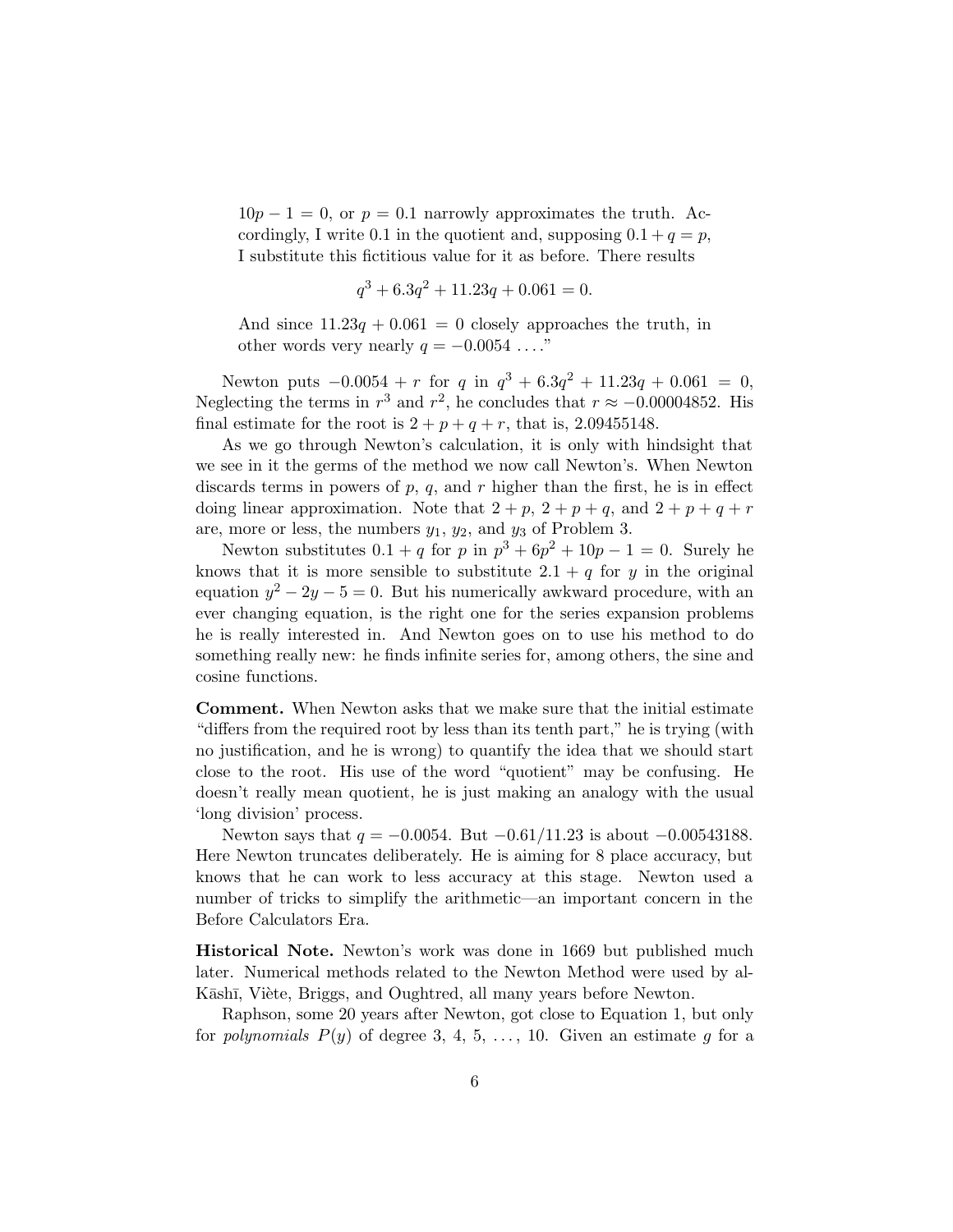root, Raphson computes an 'improved' estimate  $g+x$ . He sets  $P(g+x) = 0$ , expands, discards terms in  $x^k$  with  $k \geq 2$ , and solves for x. For polynomials, Raphson's procedure is equivalent to linear approximation.

Raphson, like Newton, seems unaware of the connection between his method and the derivative. The connection was made about 50 years later (Simpson, Euler), and the Newton Method finally moved beyond polynomial equations. The familiar geometric interpretation of the Newton Method may have been first used by Mourraille (1768). Analysis of the convergence of the Newton Method had to wait until Fourier and Cauchy in the 1820s.

### **4 Using the Newton-Raphson Method**

#### **4.1 Give Newton a Chance**

- Give Newton the right equation. In 'applied' problems, that's where most of the effort goes. See Problems 10, 11, 12, and 13.
- Give Newton an equation of the form  $f(x) = 0$ . For example,  $xe^{x} = 1$ is not of the right form: write it as  $xe^{x}-1=0$ . There are many ways to make an equation ready for the Newton Method. We can rewrite  $x \sin x = \cos x$  as  $x \sin x - \cos x = 0$ , or  $x - \cot x = 0$ , or  $1/x - \tan x = 0$ , or .. .. How we rewrite can have a dramatic effect on the behaviour of the Newton Method. But mostly it is not worth worrying about.
- A Newton Method calculation can go bad in various ways. We can usually tell when it does: the first few  $x_n$  refuse to settle down. There is almost always a simple fix: spend time to find a good starting  $x_0$ .
- A graphing program can help with  $x_0$ . Graph  $y = f(x)$  and eyeball where the graph crosses the  $x$ -axis, zooming in if necessary. For simple problems, a graphing program can even produce a final answer. But to solve certain scientific problems we must find, without human intervention, the roots of tens of thousands of equations. Graphing programs are no good for that.
- Even a rough sketch can help. It is not immediately obvious what  $y = x^2 - \cos x$  looks like. But the roots of  $x^2 - \cos x = 0$  are the x-coordinates of the points where the familiar curves  $y = x^2$  and  $y =$  $\cos x$  meet. It is easy to see that there are two such points, symmetric across the y-axis. Already at  $x = 1$  the curve  $y = x^2$  is above  $y = \cos x$ . A bit of fooling around with a calculator gives the good starting point  $x_0 = 0.8$ .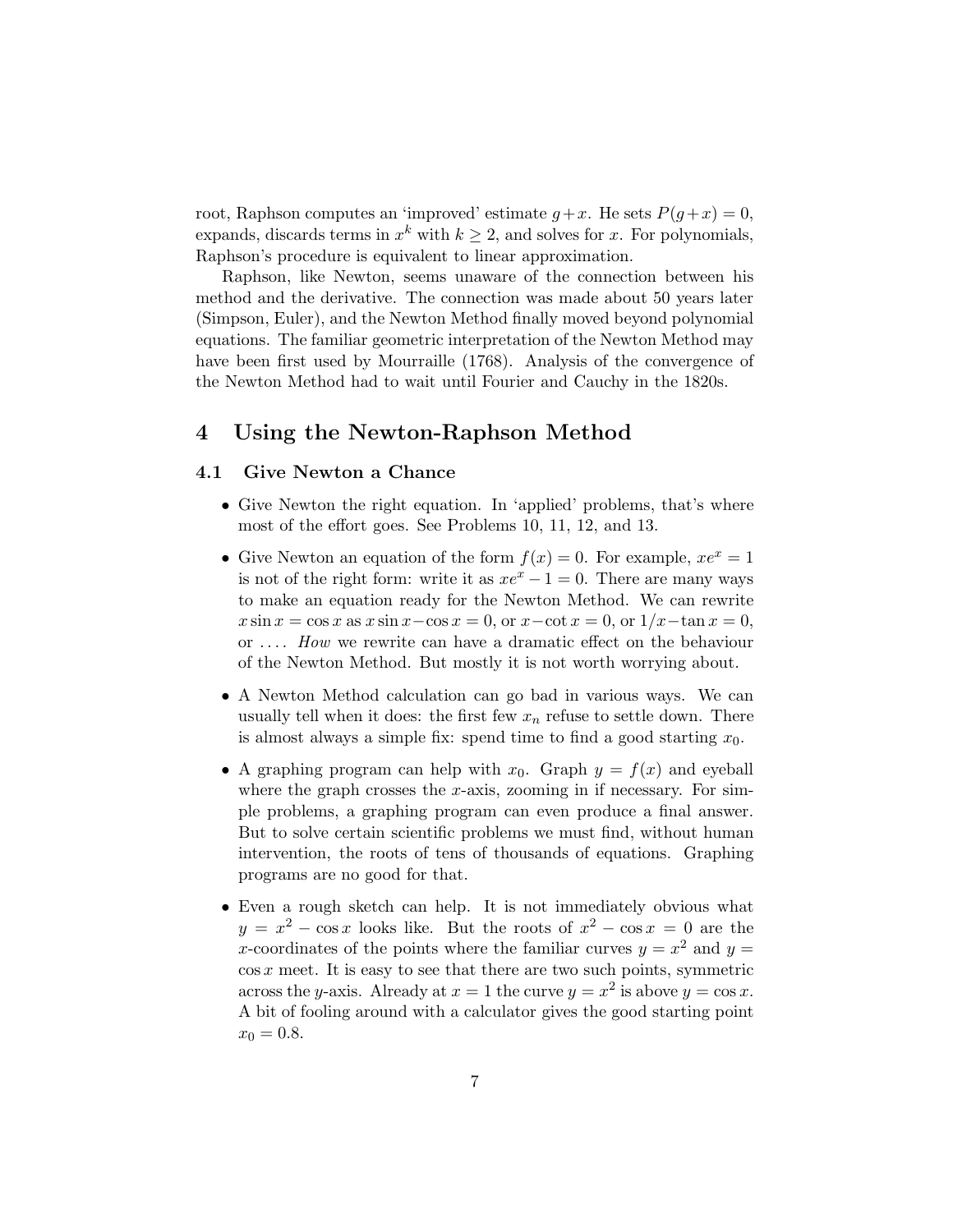#### **4.2 The Newton Method can go bad**

- Once the Newton Method catches scent of the root, it usually hunts it down with amazing speed. But since the method is based on local information, namely  $f(x_n)$  and  $f'(x_n)$ , the Newton Method's sense of smell is deficient.
- If the initial estimate is not close enough to the root, the Newton Method may not converge, or may converge to the wrong root. See Problem 9.
- The successive estimates of the Newton Method may converge to the root too slowly, or may not converge at all. See Problems 7 and 8.

#### **4.3 The End Game**

- When the Newton Method works well, which (with proper care) is most of the time, the number of correct decimal places roughly doubles with each iteration.
- If we want to compute a root correct to say 5 decimal places, it seems sensible to compute until two successive estimates agree to 5 places. While this is theoretically unsound, it is a widely used rule of thumb. And the second estimate will likely be correct to about 10 places.
- We can usually *verify* that our final answer is close enough. Suppose, for example, that b is our estimate for a root of  $f(x) = 0$ , where f is continuous. If  $f(b-10^{-8})$  and  $f(b+10^{-8})$  have different signs, then there must be a root between  $b - 10^{-8}$  and  $b + 10^{-8}$ , so we know that the error in b has absolute value less than  $10^{-8}$ .

### **5 A Sample Calculation**

We use the Newton Method to find a non-zero solution of  $x = 2\sin x$ . Let  $f(x) = x - 2\sin x$ . Then  $f'(x) = 1 - 2\cos x$ , and the Newton-Raphson iteration is

$$
x_{n+1} = x_n - \frac{f(x_n)}{f'(x_n)} = x_n - \frac{x_n - 2\sin x_n}{1 - 2\cos x_n} = \frac{2(\sin x_n - x_n \cos x_n)}{1 - 2\cos x_n}.
$$
 (2)

Let  $x_0 = 1.1$ . The next six estimates, to 3 decimal places, are:

$$
x_1 =
$$
 8.453  $x_3 =$  203.384  $x_5 =$  - 87.471  
\n $x_2 =$  5.256  $x_4 =$  118.019  $x_6 =$  -203.637.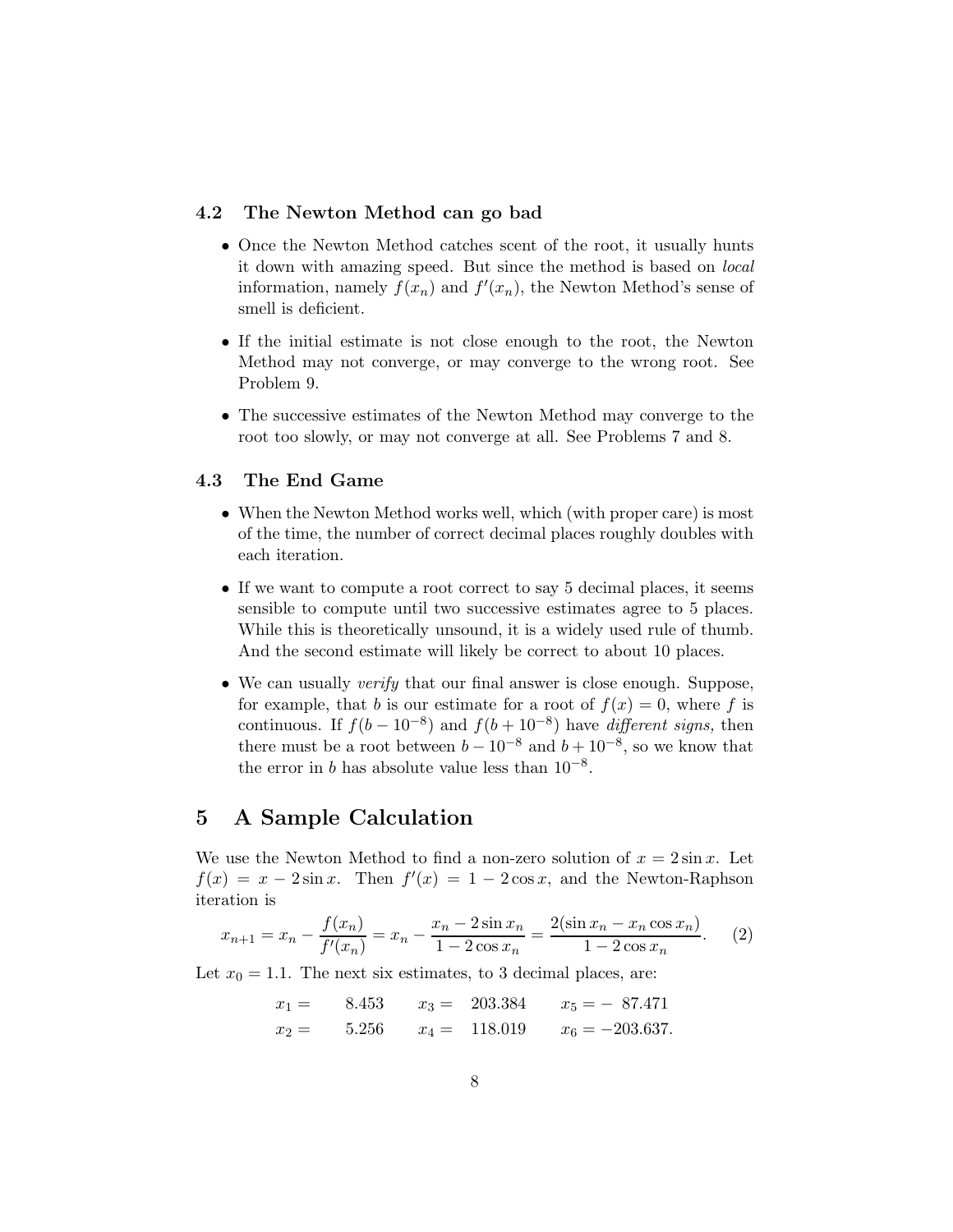Things don't look good, and they get worse. It turns out that  $x_{35}$  < −64000000. We could be stubborn and soldier on. Miracles happen—but not often. (One happens here, around  $n = 212$ .)

To get an idea of what's going wrong, use a graphing program to graph  $y = x-2\sin x$ , and recall that  $x_{n+1}$  is where the tangent line at  $x_n$  meets the x-axis. The bumps on  $y = x - 2\sin x$  confuse the Newton Method terribly.

Note that choosing  $x_0 = \pi/3 \approx 1.0472$  leads to immediate disaster, since then  $1 - 2\cos x_0 = 0$  and therefore  $x_1$  does not exist. Thus with  $x_0 = 1.1$ we are starting on a (nearly) flat part of the curve. Riding the tangent line takes us to an  $x_1$  quite far from  $x_0$ . And  $x_1$  is also on a flat part of the curve, so  $x_2$  is far from  $x_1$ . And  $x_2$  is on a flat part of the curve: the chaotic ride continues.

The trouble was caused by the choice of  $x_0$ . Let's see whether we can do bettter. Draw the curves  $y = x$  and  $y = 2\sin x$ . A quick sketch shows that they meet a bit past  $\pi/2$ . But we will be sloppy and take  $x_0 = 1.5$ . Here are the next six estimates, to 19 places—the computations were done to 50.

| $x_1 = 2.0765582006304348291$ | $x_4 = 1.8954942764727706570$ |
|-------------------------------|-------------------------------|
| $x_2 = 1.9105066156590806258$ | $x_5 = 1.8954942670339809987$ |
| $x_3 = 1.8956220029878460925$ | $x_6 = 1.8954942670339809471$ |

The next iterate  $x_7$  agrees with  $x_6$  in the first 19 places, indeed in the first 32, and the true root is equal to  $x<sub>6</sub>$  to 32 places.

**Comment.** The equation  $x = 2\sin x$  can be rewritten as  $2/x - 1/\sin x =$ 0. If  $x_0$  is any number in  $(0, \pi)$ , Newton quickly takes us to the root. The reformulation has changed the geometry: there is no longer a flat spot inconveniently near the root. Rewriting the equation as  $(\sin x)/x = 1/2$  also works nicely.

### **6 Problems**

- 1. Use the Newton-Raphson method, with 3 as starting point, to find a fraction that is within  $10^{-8}$  of  $\sqrt{10}$ . Show (without using the square root button) that your answer is indeed within  $10^{-8}$  of the truth.
- 2. Let  $f(x) = x^2 a$ . Show that the Newton Method leads to the recurrence

$$
x_{n+1} = \frac{1}{2} \left( x_n + \frac{a}{x_n} \right).
$$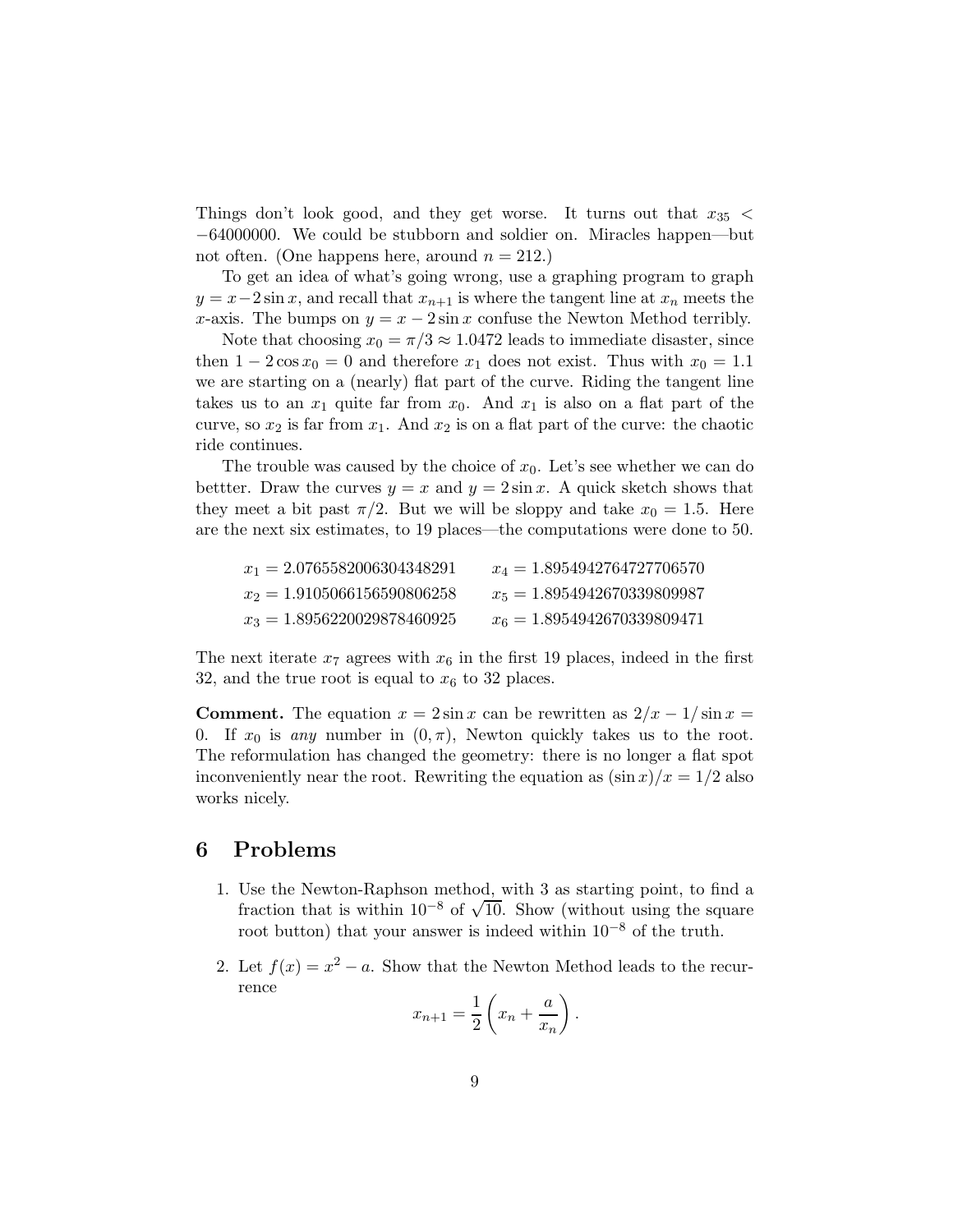Heron of Alexandria (60 CE?) used a pre-algebra version of the above recurrence. It is still at the heart of computer algorithms for finding square roots.

- 3. Newton's equation  $y^3 2y 5 = 0$  has a root near  $y = 2$ . Starting with  $y_0 = 2$ , compute  $y_1, y_2$ , and  $y_3$ , the next three Newton-Raphson estimates for the root.
- 4. Find all solutions of  $e^{2x} = x + 6$ , correct to 4 decimal places; use the Newton Method.
- 5. Find all solutions of  $5x + \ln x = 10000$ , correct to 4 decimal places; use the Newton Method.
- 6. A calculator is defective: it can only add, subtract, and multiply. Use the equation  $1/x = 1.37$ , the Newton Method, and the defective calculator to find 1/1.37 correct to 8 decimal places.
- 7. (a) A devotee of Newton-Raphson used the method to solve the equation  $x^{100} = 0$ , using the initial estimate  $x_0 = 0.1$ . Calculate the next five Newton Method estimates.

(b) The devotee then tried to use the method to solve  $3x^{1/3} = 0$ , using  $x_0 = 0.1$ . Calculate the next ten estimates.

8. Suppose that

$$
f(x) = \begin{cases} e^{-1/x^2} & \text{if } x \neq 0, \\ 0 & \text{if } x = 0. \end{cases}
$$

The function  $f$  is continuous everywhere, in fact differentiable arbitrarily often everywhere, and 0 is the only solution of  $f(x) = 0$ . Show that if  $x_0 = 0.0001$ , it takes more than one hundred million iterations of the Newton Method to get below 0.00005.

- 9. Use the Newton Method to find the smallest and the second smallest positive roots of the equation  $\tan x = 4x$ , correct to 4 decimal places.
- 10. The circle below has radius 1, and the longer circular arc joining A and  $B$  is twice as long as the chord  $AB$ . Find the length of the chord AB, correct to 18 decimal places.
- 11. Find, correct to 5 decimal places, the x-coordinate of the point on the curve  $y = \ln x$  which is closest to the origin. Use the Newton Method.